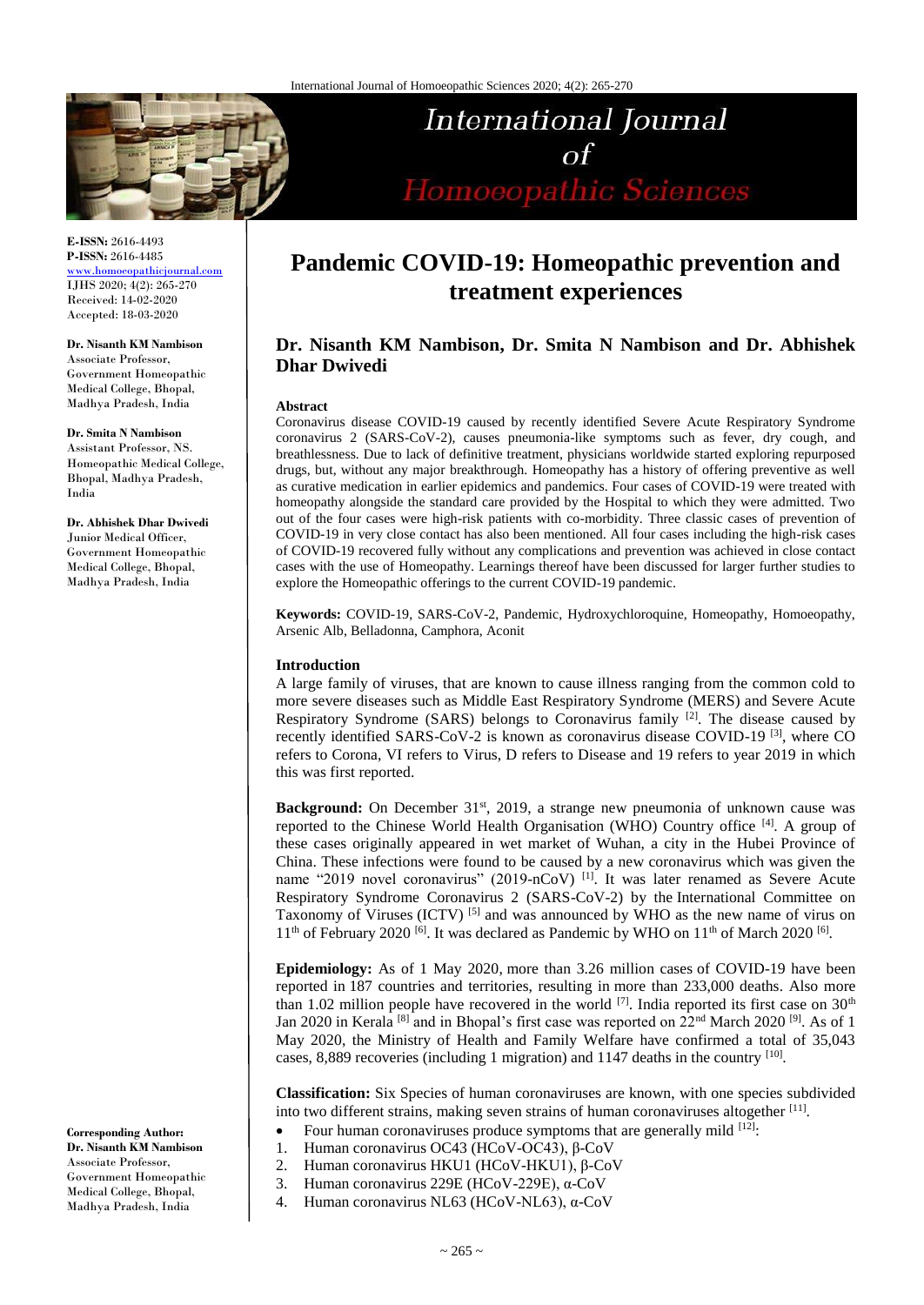- Three human coronaviruses produce potentially severe symptoms<sup>[12]</sup>:
- 1. Middle East respiratory syndrome-related coronavirus (MERS-CoV), β-CoV
- 2. Severe acute respiratory syndrome coronavirus (SARS-CoV), β-CoV
- 3. Severe acute respiratory syndrome coronavirus 2 (SARS-CoV-2), β-CoV

**Symptoms:** The coronavirus can be spread from person to person through small droplets from the nose or mouth, which are expelled when a person with COVID-19 coughs, sneezes, or speaks. These droplets do not travel far and quickly sink to the ground. So, it is important to stay at least 1 to 2 meter (3 to 6 feet) away from others  $^{[13]}$ .

- The most common symptoms of COVID-19 are fever, dry cough, and tiredness.
- Some patients may have aches and pains, nasal congestion, sore throat or diarrhoea.
- Older people, and those with underlying medical problems like high blood pressure, heart and lung problems, diabetes, or cancer, are at higher risk of developing a serious illness.

Homeopathy was discovered by a German Physician, Dr. Christian Friedrich Samuel Hahnemann (1755-1843), in the late eighteenth century [14]. The central tenet of homeopathy is that "like cures like" (in Latin: similia similibus curentur), in a holistic approach to the totality of the patient's symptoms [15]. It treats the patients not only through holistic approach but also considers individualistic characteristics of the person. In this situation when there is no particular medicine/treatment or vaccine for COVID-19, only symptoms are known to us, Homeopathy found to be effective for the prevention of this global public health emergency of COVID-19 pandemic disease.

Close contact defined by USCDC as being within approximately 6 feet (2 meters) of a COVID-19 case; close contact can occur while caring for, living with, visiting, or sharing a healthcare waiting area or room with a COVID-19 case [16] .

## **Aim and objectives**

The primary objective was to identify the usefulness of homeopathic medicines for preventing and treating of COVID-19.

#### **Materials and Methods**

**Lockdown:** India announced its lockdown on 25 March  $2020^{(17)}$ , Bhopal the place where all the cases discussed in this case series were also under complete lockdown. Under lockdown, newer cases were being diagnosed every day. Therefore, these cases were treated virtually.

**Homeopathic Prevention:** The Centre Council for Research in Homoeopathy (CCRH), Ministry of AYUSH, Govt. of India dated 29/01/2020<sup>[18]</sup> & 06/03/2020<sup>[19]</sup> issued advisory saying Homeopathic medicine Arsenic 30 one dose empty stomach daily for three days could be taken as prophylactic medicine against Coronavirus infections.

**Case Identification, Diagnosis & Prescription:** Our old patients and acquaintance kept calling us on phone for advice on prevention, pandemic fear, anxiety, etc. Among some of our old patients, who received Arsenic 30 one dose empty stomach daily for three days, taken as prophylactic medicine against Coronavirus infections as per ministry's advisory, two were found to be positive on RT-PCR (Reverse transcription-polymerase chain reaction) for presence of SARS-CoV-2 in their nasopharyngeal swab  $[20]$ and were consequently hospitalized. They were tested by the local government administration for positive contact history. These patients were constantly in touch and received our consultation via phone call and procured suggested medicine from the local homeopathic pharmacies, which were exempt from lockdown. Three close contacts of one patient amongst the two of above said cases received homeopathic preventive prescription via phone consultation. Two other hospitalized cases positive on RT-PCR for the presence of SARS-CoV-2 in their nasopharyngeal swab were retrospective reported of Homeopathic selfmedication, who were interviewed in detail for understanding COVID-19 and homeopathic learnings thereof.

**Homeopathic treatment:** Keynote prescription was the way of choosing the remedy. The keynote is simply the predominating symptom or feature which directs attention to the totality. There is usually something peculiar in the case, some prominent feature or striking combination of symptoms that directs the attention to a certain drug  $[21]$ Homeopathic medicines were verified from Homeopathic Materia Medica by Boericke<sup>[22]</sup> and Allen<sup>[23]</sup>. Single medicine was prescribed as per Law of Similia<sup>[24]</sup>.

Several other cases of Fever and the upper respiratory tract were also successfully treated during this pandemic, but, they are not reported here for the lack of positive SARS-CoV-2 test. Symptom and the corresponding medicine that helped in cure has been mentioned below Table No.1 and these were keynote prescription.

**Table 1:** Symptom and the corresponding medicine that helped in cure has been mentioned below

| <b>Symptom</b>                                                | Medicine*                   |
|---------------------------------------------------------------|-----------------------------|
| Fear of pandemic, fear of death, with or without fever.       | Arsenic 30 thrice a day.    |
| Sudden onset of any symptom with fear of death.               | Aconite 30 thrice a day.    |
| Sudden onset of symptoms with congestion.                     | Belladonna 30 thrice a day. |
| Fever with muscular pain, with or without cough.              | Bryonia 30 thrice a day.    |
| Deeper/Bone pain with or without fever and flu-like symptoms. | Eupatorium 30 thrice a day. |
| Dry cough, itching burning throat with dryness.               | Wyethia 30 thrice a day.    |
| Flu-like symptoms with extreme weakness                       | Gelsemium 30 thrice a day.  |

**\*** To be repeated more frequently based on the severity of symptoms, the dose was reduced as the patient improved.

**Standard treatment:** As we use homeopathic medicines as an adjuvant, so standard treatment protocol advised by the Indian Council of Medical Research (ICMR) was also taken by the COVID-19 positive patient simultaneously  $^{[25]}$ .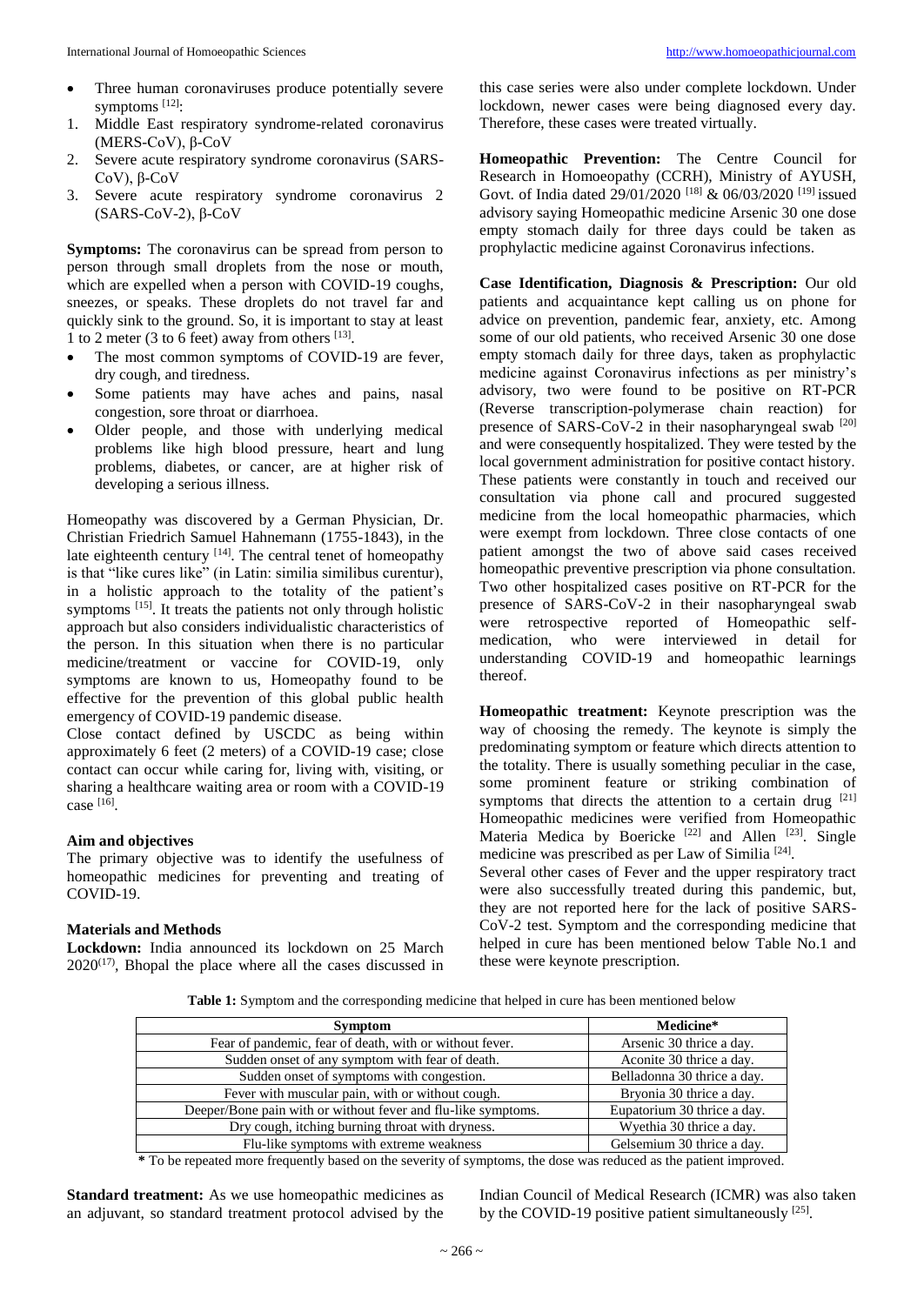**Follow-up:** All the patients continued the follow-ups till further review. During follow-up, changes in the signs and symptoms were noted, and next higher potency of the same medicine was administered, till improvement ensued.

## **Case Reports**

## **Case 1**

A 48-year-old female, with a history of Hypertension, Deviated Nasal Septum and obesity (considered to be highrisk for COVID-19) sought consultation.

- She had a contact history with COVID-19 positive patient
- Preventive: She took *Arsenic 30*, one dose, empty stomach, daily for 3 days as per the ministry's advisory, even before being exposed to the COVID-19 case.
- Yoga: She performed Pranayama daily.
- She was on Vit C, D, Zinc supplement.

## **Prescription on April 03, 2020**

When the sample was collected on April 03, 2020, she felt

weakness and wanted to lie down. *Arsenic 200,* 3 hourly was prescribed.

#### **Follow-up, observations, and prescriptions**

**2nd consultation on April 04, 2020:** She had a Burning of eyes. And was tested positive for SARS-CoV-2. She had a short duration of sleep and continued to work even after testing positive.

**3rd day on April 05, 2020:** She had a Blood streak once in the morning from nasal blowing. She was hospitalized, where she took only two doses of Hydroxychloroquine 400 mg and denied completing the standard course recommended by ICMR for positive patients.

**4th consultation on April 06, 2020:** We were informed about the result of (COVID-19) being positive. Feet cold and she wanted to press them to feel better. Indicated medicine *Camphora 1M* TDS was prescribed for 5 days.

|                                                                                                                  |  | 44444444444 |  |  |           |  | <b>ABB 300 000 000</b><br>10091 89 86 80 78 77 69 67 67 65 6 |
|------------------------------------------------------------------------------------------------------------------|--|-------------|--|--|-----------|--|--------------------------------------------------------------|
| 30 Eyes; Heat; burning                                                                                           |  |             |  |  |           |  |                                                              |
| 470 Extremities; Coldness, chilliness; feet<br>1 Generalities; Coldness, lack of vital heat; external; shock, in |  |             |  |  |           |  |                                                              |
| 489 Generalities: Pressure: amel.                                                                                |  |             |  |  | 444344324 |  |                                                              |
| 1294 Generalities; Weakness                                                                                      |  | 4444444     |  |  |           |  |                                                              |

**Fig 1:** Complete Repertory based repertorisation in Complete Dynamics Software.

**5th day April 07, 2020:** Onwards she becomes asymptomatic.

**6th day April 18, 2020:** On testing negative for SARS-CoV-2 (Covid-19), she was finally discharged healthy from the hospital.

# **Case 2**

A 50-year-old Male, had no Co-morbidity.

- **Preventive:** He took Arsenic 30, one dose, empty stomach, daily for 5 days, 2 days more than ministry's advisory, even before being exposed to COVID-19 case.
- He was found to be SARS-CoV-2 Positive (RT-PCR) on April 05, 2020.
- Yoga: He practiced Walking & Pranayama daily.

# **Prescription on April 06, 2020**

On testing positive the patient spoke to us the next day, he had no symptoms only that he had very mild hoarseness, which he usually had all through the year. The patient was anxious about the new disease and by the calls that flooded when friends and family started calling. *Camphora 200*, BD, was prescribed till further review.

The patient was hospitalized. In the hospital, he received Hydroxychloroquine 400 mg BD, Azithromycin 500 mg on for 7 days. (As told by the patient).

# **Follow-up, observations, and prescriptions**

*2nd consultation on April 18, 2020:* He was tested negative

on April 18, 2020 and was subsequently discharged healthy from the hospital.

# **Case 3, 4, 5**

Three close contacts of Case 2 (that is detailed as above) 1. 45-year-old wife, 2. elder son 09 years, 3. younger son 07 years. They had no Co-morbidity.

#### **Prescription on April 02, 2020**

Before Case 2 being diagnosed positive, all the three close contacts of Case 2 were given Arsenic Album 30 as per the ministry's advisory.

## **Follow-up, observations, and prescriptions**

2nd consultation on April 05, 2020: Case 2 nasopharyngeal swab sample for RT-PCR test was collected on April 02, 2020 and the Positive report for SARS-CoV-2 came on April 05, 2020. During this period Case No.4 lead a normal routine with his family, like playing in the garden with kids, chasing them, hugging & cuddling them etc. After the report came in, the wife got terrified and the fear of pandemic set in. She and her children continued *Arsenic 30*, thrice, daily. *3rd consultation on April 07, 2020:* Two days later on April 07, 2020, she and her two sons even after such a close contact tested negative for SARS-CoV-2 (Covid-19).

# **Case 6**

A 62-year-old Male, reported no Co-morbidity, but, was found to have hypertension on examination. He was obese. (high-risk for COVID-19)

• He had close contact history with COVID-19 positive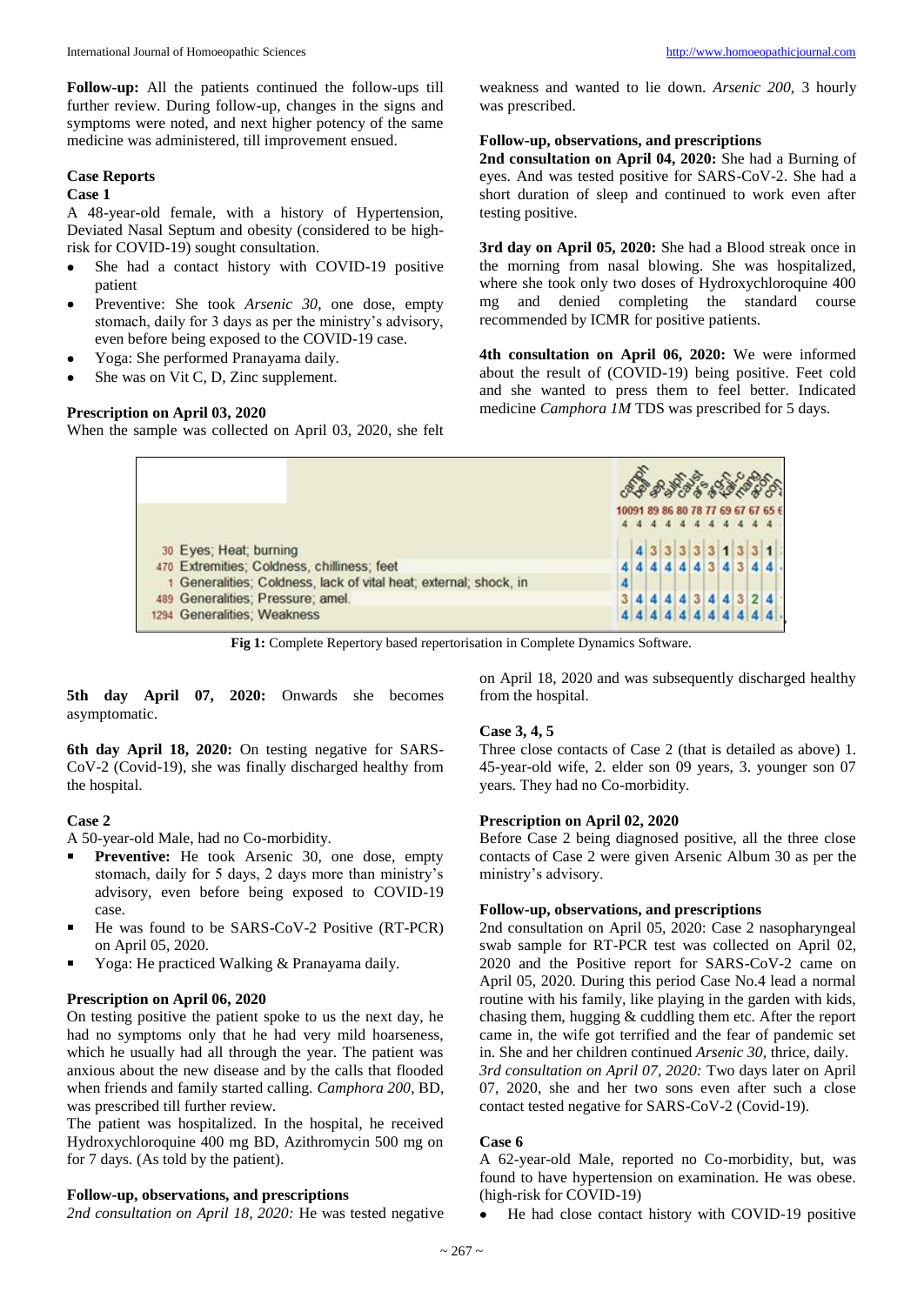patient and he found to be SARS-CoV-2 positive on March 25, 2020, and was subsequently hospitalized the same day.

- Preventive**:** On advice of acquaintance he took Arsenic 30 thrice daily for three days before being diagnosed.
- Yoga: He performed Pranayama daily.

#### **Prescription on March 26, 2020**

Some people and social media posts criticised for gross negligence and not taking enough precautions and endangering others. This caused severe mental turmoil to him and his blood pressure raised to 160/110 mm of Hg. He was prescribed *Enalapril 5 mg* BD as a measure to control his blood pressure by the hospital's attending physician. In the hospital, he received Hydroxychloroquine 400 mg BD, Azithromycin 500 mg for 7 days. (As told by the patient).

#### **Follow-up, observations, and prescriptions**

*2nd day March 27, 2020:* While he was mentally upset, the next day morning he felt weary and took temperature and found it to be raised to  $100^{\circ}$ F. The patient is an amateur homoeopath and thus started taking *Aconite 30 with Belladonna 30* alternatingly every hour. By evening his fever subsided and he becomes asymptomatic. His Blood Pressure was under control.

*10th day April 03, 2020:* He was found to be negative for (COVID-19) 13 days later on April 03, 2020 and subsequently discharged from the hospital.

#### **Case 7**

A 26-year-old Female, had no Co-morbidity. Daughter of Case 6.

She had an international travel history.

Preventive: On advice of her father she took Arsenic 30 thrice daily for three days on reaching back to Bhopal (India) from abroad March 18, 2020.

Yoga: She performed Pranayama daily.

#### **Prescription on March 20, 2020**

She developed fever, cough, and sore throat while she was taking *Arsenic 30* thrice a day.

## **Follow-up, observations, and prescriptions**

*3rd day March 22, 2020:* Her nasopharyngeal swab tested positive for  $SARS-CoV-2$ administration rushed her to the hospital. She developed Anosmia (Loss of sense of smell), Ageusia (Loss of sense of taste) and slight breathlessness.

In the hospital, she received Hydroxychloroquine 400 mg BD, Azithromycin 500 on for 7 days. (As told by her father).

*6th day March 25, 2020:* The above Case 6 is the father of Case 7. So, on hearing that her father testing positive for SARS-CoV-2 (Covid-19), she panicked and was very fearful for her father's health, therefore, offered religious prayers and started reading religious book Bhagwat Geeta. Her father was also admitted to the same hospital, therefore, he started giving her *Aconite 30 with Belladonna 30* alternatingly every hour.

*7th day March 26, 2020:* Her fever went off, other symptoms subsided and she improved every day.

*13th day April 03, 2020:* She was tested negative and was subsequently discharged healthy from the hospital.

#### **Results**

With treatment Case 1 tested negative for SARS-CoV-2 (Covid-19) on  $13<sup>th</sup>$  day. Similarly, Case 2 tested negative on the  $14<sup>th</sup>$  day, Case 6 tested negative on the 9<sup>th</sup> day and Case 7 tested negative on the  $12<sup>th</sup>$  day and were subsequently discharged the next day from the hospital. For details refer to below Table No.2.

| Case | Age | <b>Sex</b> | Date of<br><b>Beginning</b><br>of<br>symptoms | <b>Condition at</b><br>the time of<br>admission<br><b>Stable/Critic</b><br>al/Any other | Major<br><b>Symptoms</b><br>and Signs<br>at the time<br>of<br>admission | Any other<br>associated<br><b>Chronic</b><br><b>Medical</b><br><b>Condition</b> | Date of<br>sample<br>collection | <b>Result of</b><br><b>Sample</b>  | Date of<br>result<br><b>MM/DD/YY</b> | Date of<br><b>Admission</b> | Remark<br>(Recovered / Death<br>/ Critical / Positive /<br>Negative /<br>Discharged) |
|------|-----|------------|-----------------------------------------------|-----------------------------------------------------------------------------------------|-------------------------------------------------------------------------|---------------------------------------------------------------------------------|---------------------------------|------------------------------------|--------------------------------------|-----------------------------|--------------------------------------------------------------------------------------|
| 1    | 48  | F          | <b>NA</b>                                     | Stable                                                                                  | NII.                                                                    | <b>HTN</b>                                                                      | 03.04.20                        | <b>Positive</b><br>for COVID<br>19 | 04.04.20                             | 05 04 20                    | Discharged on<br>18.04.2020                                                          |
| 2    | 50  | M          | <b>NA</b>                                     | Stable                                                                                  | NII.                                                                    | NII.                                                                            | 02.04.20                        | <b>Positive</b><br>for COVID<br>19 | 05.04.20                             | 07 04 20                    | Discharged on<br>18.04.2020                                                          |
| 6    | 62  | M          | <b>NA</b>                                     | Stable                                                                                  | <b>NIL</b>                                                              | NII.                                                                            | 24.03.20                        | <b>Positive</b><br>for COVID<br>19 | 25.03.20                             | 25.03.20                    | Discharged on<br>03.04.2020                                                          |
| 7    | 26  | F          | $20 - 03 - 20$                                | Stable                                                                                  | Fever.<br>Cough,<br>Sore throat                                         | <b>NIL</b>                                                                      | $21 - 03 - 20$                  | <b>Positive</b><br>for COVID<br>19 | $22 - 03 - 20$                       | 22.03.20                    | Discharged on<br>03.04.2020                                                          |

**Table 2:** For details refer to below

Case 1 even after being high-risk COVID-19 did not take any modern medicine drug other than mere two doses of Hydroxychloroquine, the patient fully recovered with homeopathic intervention without any complications. Age, hypertension, and obesity made Case 6 a high-risk COVID-

19 patient, but, he still recovered in a mere 10 days without any complication. Please note Case 2, 6, 7 received homeopathy alongside standard care protocol Hydroxychloroquine 400 mg BD, Azithromycin 500 mg on for 7 days as advised by the Indian Council of Medical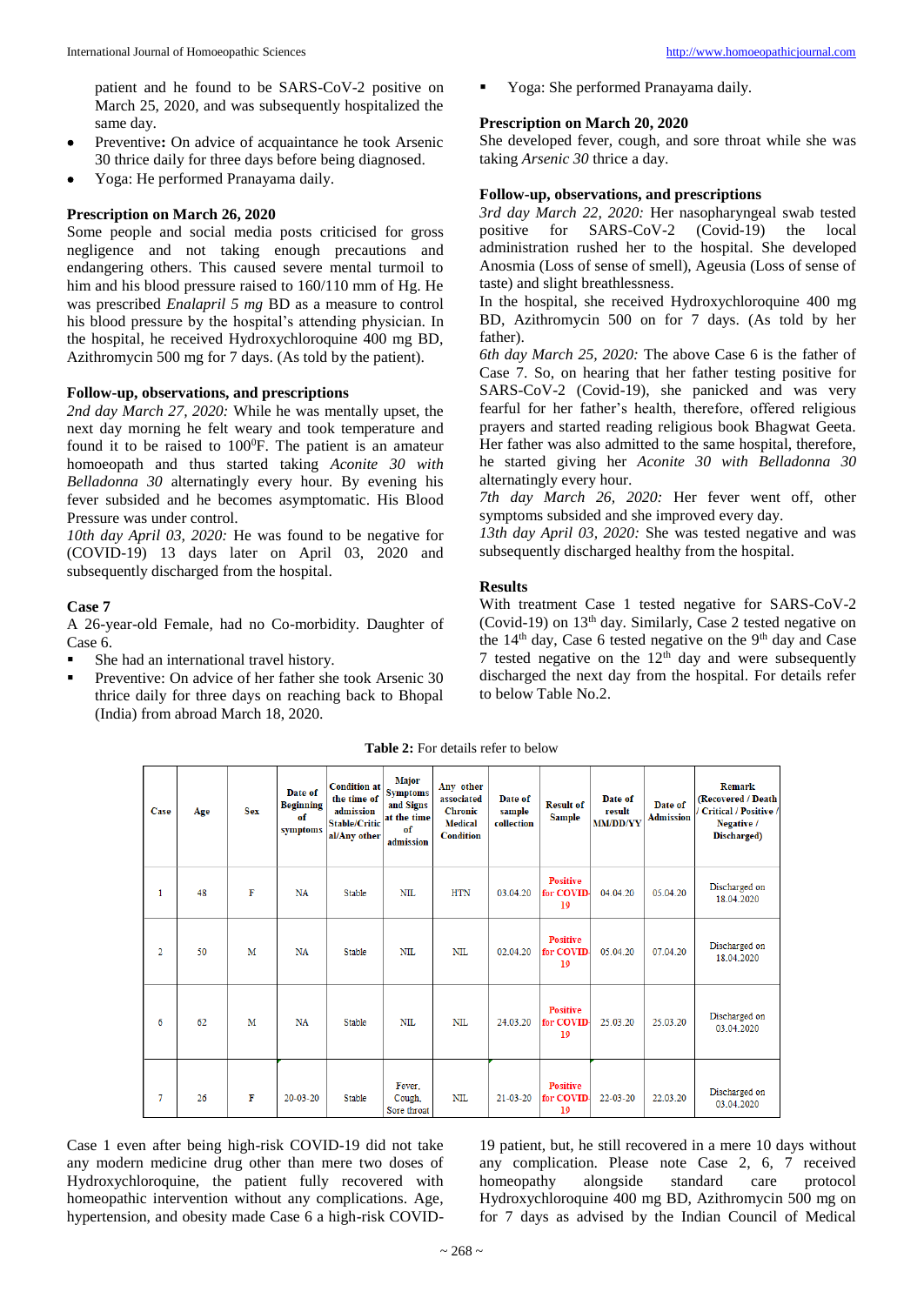#### Research (ICMR)<sup>[25]</sup>.

Case 3, 4, 5 received preventive Homeopathic medicine, & even after being a very close contacts of Case 2 (Wife and two sons) tested negative on April 07, 2020 for SARS-CoV-2 (Covid-19).

All the cases recovered without any complications. And are still healthy and have resumed their normal routine.

## **Discussion**

Arsenic 30 has been reported in the literature as a useful medicine for the prevention of COVID-19<sup>[26-28]</sup> and also advised by CCRH and Ministry of AYUSH, Govt. of India [19]. There are no reported adverse effects or complications in the patients.

On comparing the duration of illness with improvement outcome, it is observed that similimum whether *Arsenic Album, Camphor, Aconite or Belladonna* all were effective in preventing the severe symptoms of COVID-19 and found to be effective in full recovery of COVID-19. It is therefore suggested that more studies should be undertaken, to further ascertain the usefulness of homeopathy in the treatment of COVID-19 patient, as adjuvant or standard therapy.

The debate of Genus Epidemicus continues, Homeopathic physicians world over have come up with different GE and all claiming their choice of GE to be the best. Here we see that the keynote prescription based on the clinical presentation is the best answer.

It would be nice to ascertain the action of homeopathic medicine, as to whether, they act via immunomodulatory effect, or via competitive receptor blocking or some other unknown mechanism. Such discovery shall give hope in working towards shaping medication in such a fashion that a targeted yet holistic approach can be adopted. Thus, eliminating the ambiguity.

# **Conclusion**

The present cases bring to light the usefulness of homeopathic medicines as adjuvant therapy in treating COVID-19 patients. Also, as an aid in preventing the infection, and preventing the complications in high-risk COVID-19 patients. Randomized controlled trials with larger sample size may be undertaken for validation of the present results. Scientific investigation into the mode of action of Homeopathic intervention is also the need of the hour.

# **References**

- 1. Naming the coronavirus disease (COVID-19) and the virus that causes it [Internet]. [cited 2020 May 12]. Available from: https://www.who.int/emergencies/diseases/novelcoronavirus-2019/technical-guidance/naming-thecoronavirus-disease-(covid-2019)-and-the-virus-thatcauses-it
- 2. WHO EMRO | Questions and answers | COVID-19 | Health topics [Internet]. [cited 2020 May 1]. Available from: http://www.emro.who.int/health-topics/coronavirus/questions-and-answers.html
- 3. Coronavirus [Internet]. [cited 2020 May 12]. Available from: https://www.who.int/westernpacific/healthtopics/coronavirus
- 4. WHO Timeline COVID-19 [Internet]. [cited 2020 May 1]. Available from: https://www.who.int/newsroom/detail/27-04-2020-who-timeline---covid-19
- 5. International Committee on Taxonomy of Viruses (ICTV) [Internet]. International Committee on Taxonomy of Viruses (ICTV). [cited 2020 May 1]. Available from: https://talk.ictvonline.org/
- 6. WHO Director-General's opening remarks at the media briefing on COVID-19 - 11 March 2020 [Internet]. [cited 2020 May 1]. Available from: https://www.who.int/dg/speeches/detail/who-directorgeneral-s-opening-remarks-at-the-media-briefing-oncovid-19---11-march-2020
- 7. Coronavirus COVID-19 (2019-nCoV) [Internet]. [cited 2020 May 1]. Available from: https://gisanddata.maps.arcgis.com/apps/opsdashboard/i ndex.html#/bda7594740fd40299423467b48e9ecf6
- 8. Chandar S. India's first confirmed case of coronavirus reported in Kerala [Internet]. Quartz India. [cited 2020 May 1]. Available from: https://qz.com/india/1793841/indias-first-confirmedcase-of-coronavirus-reported-in-kerala/
- 9. Coronavirus in Bhopal: Bhopal reports first Covid-19 case, total goes up to five in MP | Bhopal News - Times of India [Internet]. The Times of India. [cited 2020 May 1]. Available from: https://timesofindia.indiatimes.com/city/bhopal/bhopalreports-first-covid-19-case-total-goes-up-to-five-inmp/articleshow/74758474.cms
- 10. #IndiaFightsCorona COVID-19 [Internet]. MyGov.in. 2020 [cited 2020 May 11]. Available from: https://mygov.in/covid-19/
- 11. Fehr AR, Perlman S. Coronaviruses: An Overview of Their Replication and Pathogenesis. In: Maier HJ, Bickerton E, Britton P, editors. Coronaviruses: Methods and Protocols [Internet]. New York, NY: Springer; 2015 [cited 2020 May 1]. p. 1–23. (Methods in Molecular Biology). Available from: https://doi.org/10.1007/978-1-4939-2438-7\_1
- 12. Corman VM, Muth D, Niemeyer D, Drosten C. Chapter Eight - Hosts and Sources of Endemic Human Coronaviruses. In: Kielian M, Mettenleiter TC, Roossinck MJ, editors. Advances in Virus Research [Internet]. Academic Press; 2018 [cited 2020 May 1]. p. 163–88. Available from: http://www.sciencedirect.com/science/article/pii/S0065 352718300010
- 13. Q&A on coronaviruses (COVID-19) [Internet]. [cited 2020 May 1]. Available from: https://www.who.int/news-room/q-a-detail/q-acoronaviruses
- 14. Samuel Hahnemann. In: Wikipedia [Internet]. 2020 [cited 2020 May 1]. Available from: https://en.wikipedia.org/w/index.php?title=Samuel\_Hah nemann&oldid=953577930
- 15. Fisher P. What is homeopathy? An introduction. Front Biosci Elite Ed. 2012; 4:1669–82.
- 16. CDC. Coronavirus Disease 2019 (COVID-19) [Internet]. Centers for Disease Control and Prevention. 2020 [cited 2020 May 12]. Available from: https://www.cdc.gov/coronavirus/2019 ncov/hcp/clinical-criteria.html
- 17. Coronavirus in India: 21-day lockdown begins; key highlights of PM Modi's speech [Internet]. [cited 2020 May 12]. Available from: https://www.businesstoday.in/current/economypolitics/coronavirus-in-india-21-day-lockdown-begins-